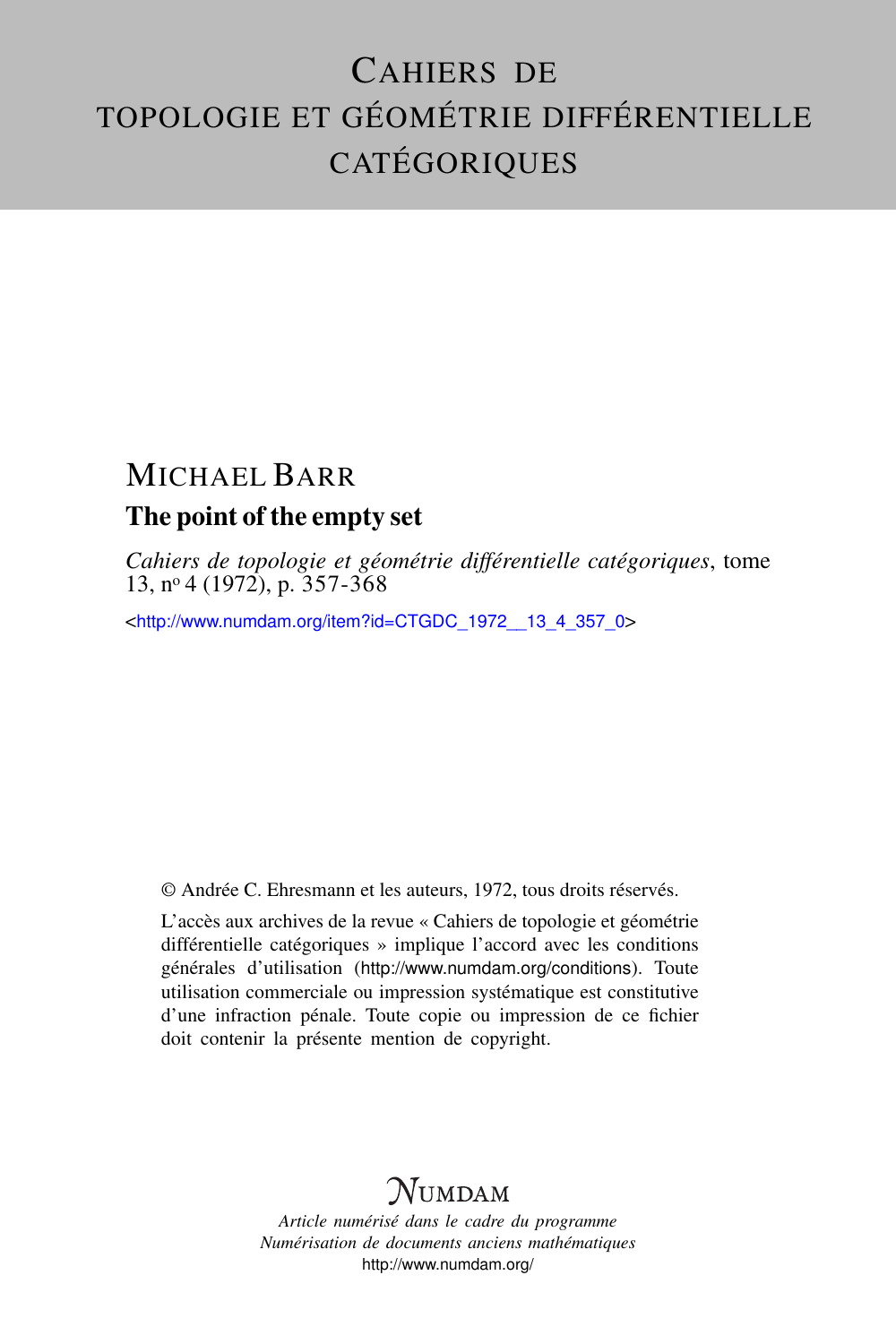# THE POINT OF THE EMPTY SET

by Michael BARR

The point, of course, is that there isn't any point there. This manifests itself in various ways. For example, see  $\left[\, \text{Barr}, \text{a} \, \right]$  , in which the lack of splitting to a map  $\phi \rightarrow X$ ,  $X \neq \phi$ , plays an essential role. In [Barr, b] the empty set came in in a different way, as a non-trivial subobject of the terminal object. There it made the difference between being able to embed an abelian category into a category of (abelian) M-sets while, in the general case of an exact category, having to allow  $M$  to have several objects (i.e. be a category).

In this paper we study two more examples in which the empty set complicates an otherwise straightforward situation. The first concerns tripleableness of a functor category (over the base, or somewhat more generally over a category over which the base is tripleable). This result was first announced by Beck, who also introduced the notion of a pure functor, thus being the first to recognize the distinguished role played by empty set. The second example concerns many-sorted algebras. It is frequently supposed that many-sorted algebras are special cases of 1-sorted or ordinary algebras. Again the empty set rears its ugly head to complicate the situation. One way around this problem is to adopt the point of view of Grätzer (see, e.g. [Grätzer], p.8) and simply legislate out of existence any empty algebra. This certainly works, but at the cost of both completness and cocompletness (see, e.g., [Grätzer], §9, Lemma 1 or § 24, Corollary 1 to Lemma 1). And it is not clear that even Grätzer would want to obviate the possibility of having many-sorted algebras in which some components are empty and others not. But this is exactly where the problem appears and must be faced.

The first three sections deal with preliminary material, including an exposition of and the main application of the VTT. The next two sec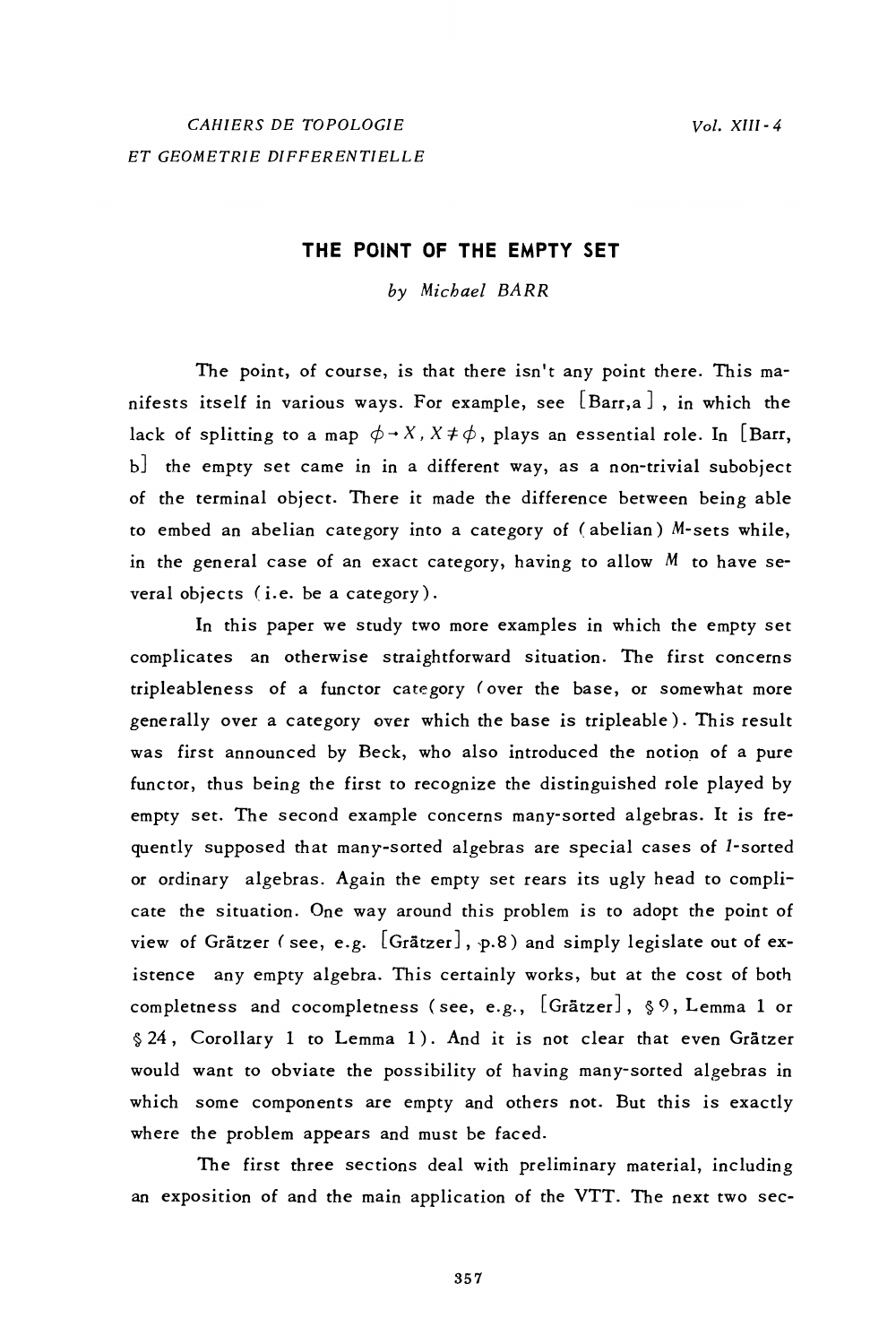tions consider the two situations discussed above.

#### 1. Definitions

A functor  $U: \underline{B} \rightarrow \underline{A}$  is said to create limits if for any diagram D:  $I \rightarrow B$  for which a limit  $\varphi: A \rightarrow UD$  exists there is an object  $B \in \underline{B}$  and a map  $f: B \rightarrow D$  which are unique up to a unique isomorphism satisfying  $Uf \stackrel{\sim}{=} \varphi$ ; moreover  $f : B \to D$  is a limit of D.

A pair of maps  $B_1 \stackrel{d^1}{\longrightarrow} B_0$  in  $\underline{B}$  is called a *split coequalizer* pair if there is an object  $B \in \underline{B}$  and maps  $d : B_0 \rightarrow B$ ,  $s_0 : B \rightarrow B_0$  and  $s_1$ :  $B_0$  +  $B_1$  such that

$$
dd^0 = dd^1, d^0 s_1 = B_0
$$
 and  $d^1 s_1 = s_0 d$ .

It easily follows from these equations that the diagram

$$
B_1 \xrightarrow[d]{d} B_0 \xrightarrow{d} B
$$

is, in fact, a coequalizer under those circumstances.

The split coequalizer equations imply that

 $d^{0} s_{1} = B_{0}$  and  $d^{1} s_{1} d^{1} = d^{1} s_{1} d^{0}$ .

If we assume that idempotents split in  $\underline{B}$ , the existence of an  $s_1 : B_0 \rightarrow B_1$ satisfying those equations is equivalent to  $d^0$ ,  $d^1$  being a split coequalizer pair. For then  $B$  may be defined as the object which splits the idempotent  $d^I s_I$ .

If  $U: \underline{B} \to \underline{A}$  is a functor, we say that  $B_1 \xrightarrow{d^0} B_0$  is a U-splitpair if  $UB_1 \frac{Ud^0}{Ud^1}UB_0$  is a split pair.

The functor  $U: \underline{B} \to \underline{A}$  is said to satisfy the VTT provided that it creates limits and every U-split pair is a split pair; it is said to satisfy the CTT if it creates limits and preserves all coequalizers; it' is said to satisfy the PTT if it creates limits and if the coequalizers of all U-split pairs exist and are preserved by  $U$ .

The point of these definitions is that the PTT conditions are not invariant under composition of functors (those of the VTT and the CTT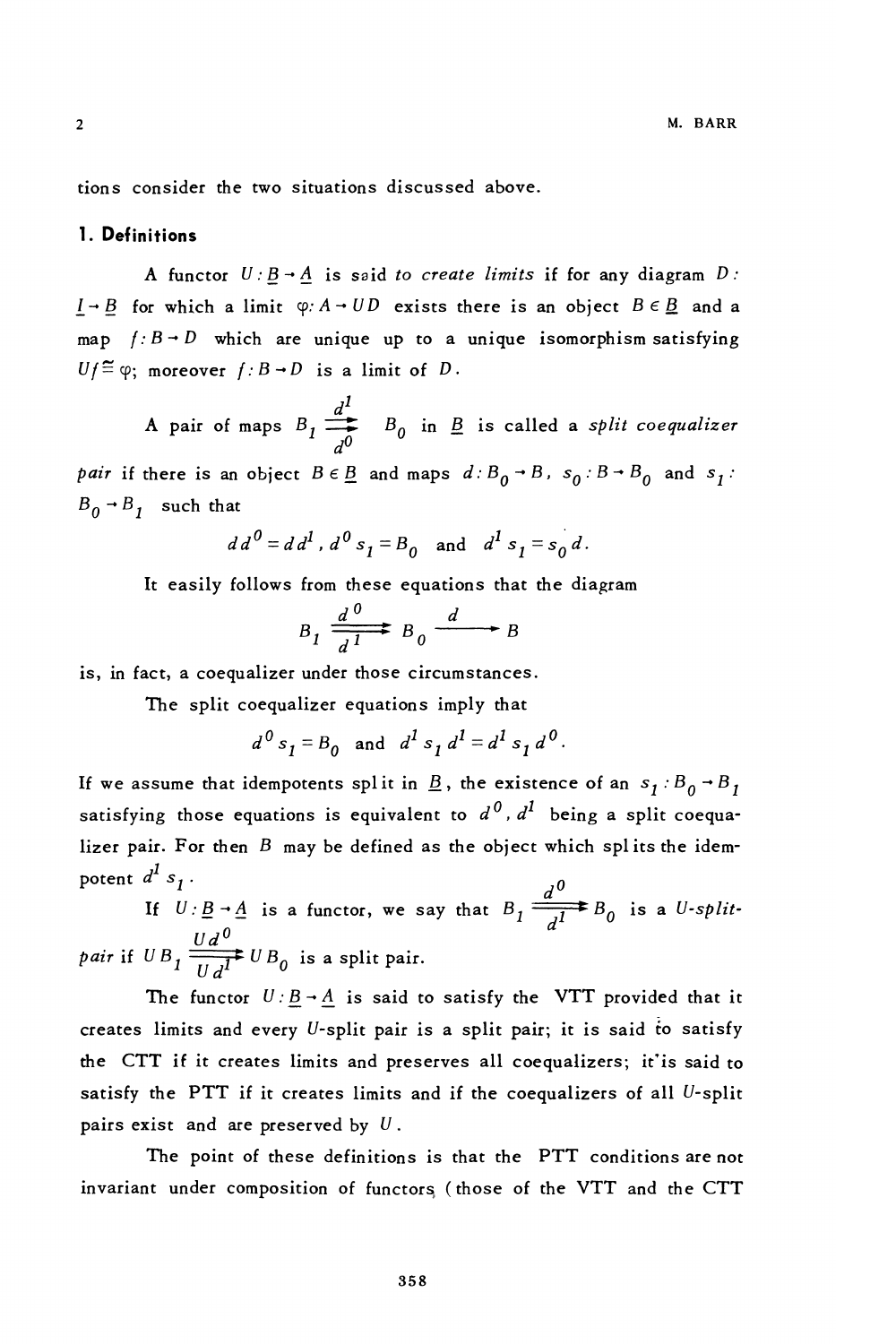are). The obvious theorem is that when  $U = U_1 U_2 U_3$  then U satisfies the PTT provided that  $U_1$  satisfies the VTT,  $U_2$  satisfies the PTT and  $U_3$  satisfies the CTT. Of course, Beck's theorem states that  $U$  is tripleable if and only if  $U$  has a left adjoint and satisfies the PTT.

A category  $A$  is said to satisfy the weak axiom of choice (WAC) if it has a terminal object 1 and for each X, the terminal map  $X \rightarrow 1$  factors as  $X \rightarrow S \rightarrow 1$  where S is a subobject of 1 and  $X \rightarrow S$  is a split epimorphism. The object S is called the support of X and we will write  $S = supp X$ .

For example, the category of sets, or any discrete power of it as well as any pointed category, all satisfy this WAC. Note that the category of abelian groups, being pointed, satisfies it while it does not satisfy the AC.

If A satisfies the WAC we define, after Jon Beck  $[$ unpublished  $]$ a functor  $D: X \rightarrow A$  to be *pure* if every  $DX, X \in X$ , has the same support. If  $U: B \rightarrow A$  is a functor, then  $D: \underline{X} \rightarrow \underline{B}$  is called *U-pure* if *UD* is pure. We define  $P(X, A)$  and  $U-P(X, B)$  to be the full subcategories of the functor categories  $(\underline{X}, \underline{A})$  and  $(\underline{X}, \underline{B})$  respectively, consisting of the pure and U-pure functors respectively.

We note that if U is itself pure, then  $U - P(X, B) = (X, B)$ .

If  $A$  satisfies the WAC and the sub-objects of 1 form a complete lattice, we define, for a functor  $D: X \rightarrow A$ ,

supp  $D = \bigcap \{ \text{supp } D X \mid X \in X \}$ .

## 2. The VTT

THEOREM 1. Let  $U: \underline{B} \rightarrow \underline{A}$  be the inclusion of a full subcategory. Then if U creates limits, it satisfies the VTT.

PROOF. Trivial.

In particular, the inclusion of any full coreflexive subcategory satisfies the VTT.

THEOREM 2. Let I be a small discrete category and A be complete and satisfy the WAC. Then the functor  $\Pi: P(I, A) \rightarrow A$ , which assigns to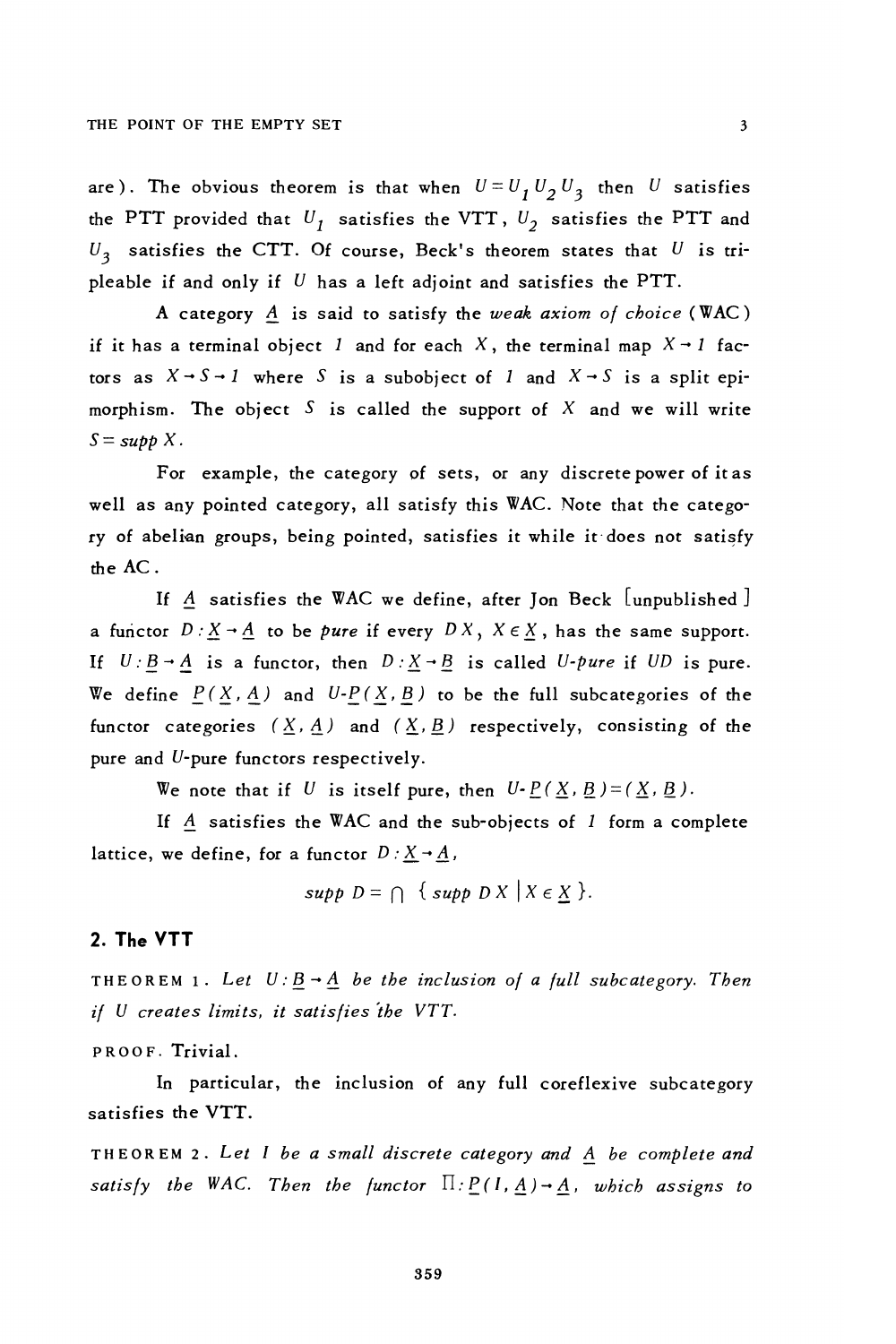each I-indexed (amily its product, satisfies the VTT.

PROOF. A parallel pair is an *l*-indexed family  $A_i' \xrightarrow[1]{d_i^0} A_i$  with  $supp A_i =$ supp A' the same for all i, and it is  $\Pi$ -split provided that  $A' \xrightarrow{i} A$ is a split pair where

$$
A = \Pi A_i, \quad A' = \Pi A'_i, \quad d^0 = \Pi d_i^0 \text{ and } d^1 = \Pi d_i^1.
$$

Let  $s:A \rightarrow A'$  such that  $d^0 s = A$  and  $d^1 s d^1 = d^1 s d^0$ . Let  $S = supp A$ . and  $t_i : A_i \rightarrow S$  (respectively  $t'_i : A'_i \rightarrow S$ ) be the unique maps of  $A_i$  (respectively  $A'$ , to S. For each i let  $u_i : S \rightarrow A$ , be a map so that  $t_i u_i = S$ . Note that since S is a subobject of 1, any diagram terminating in S commutes. Let  $p_i: A \rightarrow A_i$  and  $p'_i: A \rightarrow A'_i$  denote the product projections. Then there is a map  $u: S \rightarrow A$  determined by  $p_i u = u_i$ . By replacing, if necessary, u by  $d^I s u$ , we may suppose that  $u = d^I s u$ . (This replacement will affect the  $u_i$  but they play no further role.) If we define  $u': S \rightarrow A'$  by  $u' = s u$ , then  $d^0 u' = d^0 s u$  and  $d^1 u' = d^1 s u = u$ . Next define  $v_i : A_i \rightarrow A$ by letting  $p_i v_i = A_i$  while for  $j \neq i$ ,  $p_j v_i = p_j u t_i$ . We similarly define  $v'_i: A'_i \rightarrow A'$  by

$$
p_i' v_i' = A_i' \quad \text{and for} \quad j \neq i \,, \quad p_j' v_i' = p_j' u' t_i' \,.
$$

At this point we need a computation.

PROPOSITION 1. For  $k=0$ , 1 and for all i,  $d^k v_i^r = v_i d_i^k$ . PROOF. We compute using the product projections. First,

$$
p_i d^k v'_i = d^k_i p'_i v'_i = d^k_i = p_i v_i d^k_i.
$$

For  $i \neq i$ ,

 $\pmb{4}$ 

$$
p_j d^k v'_i = d_j^k p'_j v'_i = d_j^k p'_j u' t'_i = p_j d^k u' t'_i = p_j u t'_i = p_j u t_i d_i^k = p_j v_i d_i^k
$$

Now we return to the proof of Theorem 2. Define  $s_i : A_i \rightarrow A_i^*$  by  $s_i = p'_i s v_i$ . Then

$$
d_i^0 s_i = d_i^0 p_i^{\prime} s v_i = p_i d^0 s v_i = p_i v_i = A_i.
$$

Also

$$
d_i^1 s_i d_i^1 = d_i^1 p_i^1 s v_i d_i^1 = p_i d^1 s d^1 v_i^1 = p_i d^1 s d^0 v_i^1
$$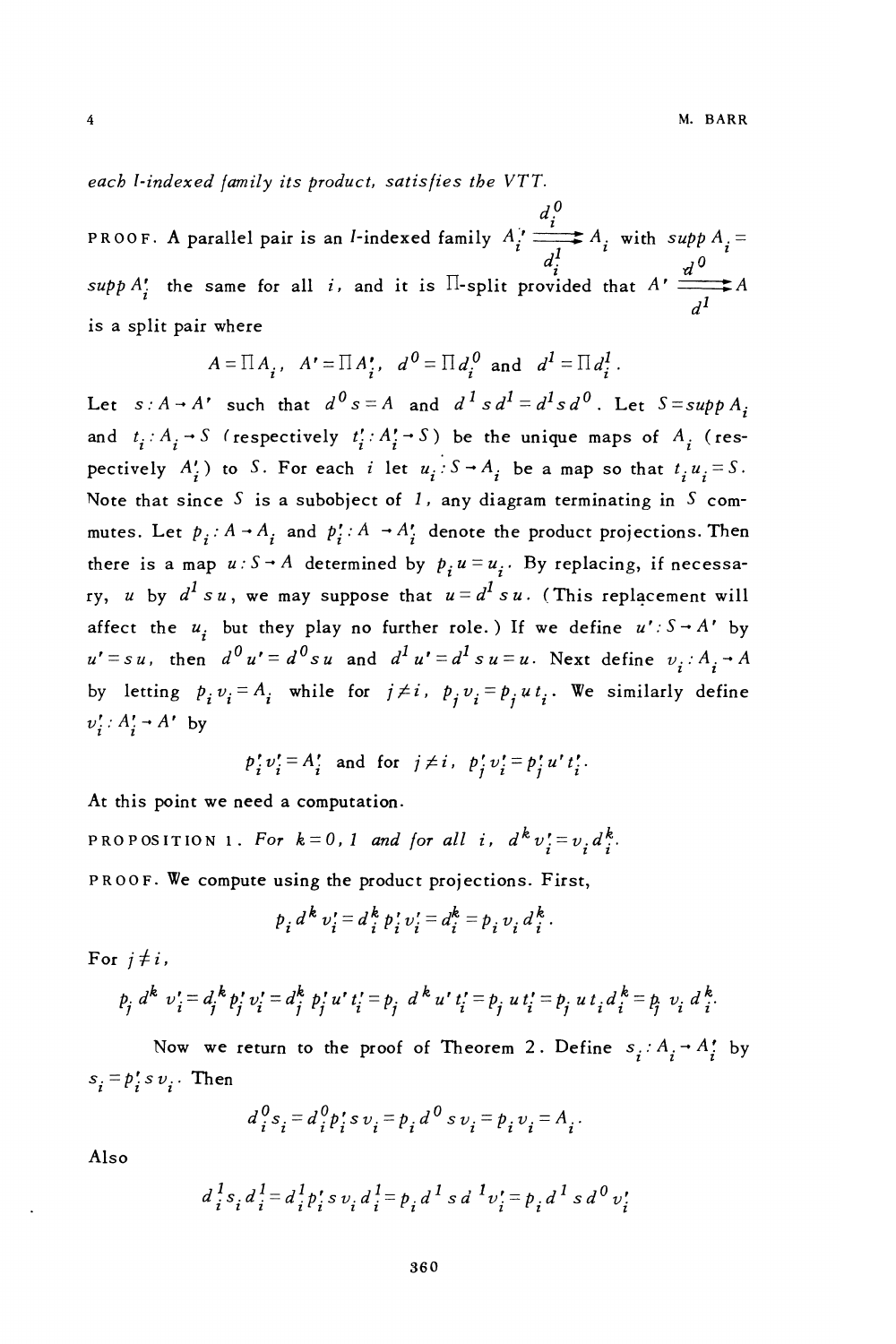$$
= d_i^1 p'_i s v_i d_i^0 = d_i^1 s_i d_i^0
$$

Since we have assumed that A is complete, idempotents split, and by the remark after the definition of split coequalizer pairs, it follows that  $A'_i \rightleftharpoons A_i$  is a split coequalizer pair for every *i*. The functor  $\Pi$  has an adjoint which associates to an object  $A \in \underline{A}$  the constant family  $\{A_i = A\}$ for all i). It then follows that  $\Pi$  preserves all inverse limits. To see that  $\Pi$  creates them, it is sufficient to show that  $P(I, A)$  has inverse limits and that  $\Pi$  reflects isomorphisms.

**PROPOSITION 2.** If  $A \in A$  and S is a subobject of 1, then  $S \stackrel{\sim}{=}$  supp A if and only if  $(S, A) \neq \emptyset$  and  $(A, S) \neq \emptyset$ .

PROOF. The direct implication is guaranteed by our assumption that supports split. If  $S \rightarrow A$  is a map, then  $A \rightarrow S$  is a split epic, since S has only one endomorphism. But it factors  $A \rightarrow supp A \rightarrow S$ , and the second factor is a monomorphism and simultaneously a split epic and consequently an isomorphism.

PROPOSITION 3. Let  $\{A_j | j \in J\}$  be a family of objects of  $\underline{A}$ . Let  $S_i =$ supp  $A_i$ . Then supp  $\prod A_i = \prod S_i = \bigcap S_i$ .

PROOF. The first equality is clear, since a product of split epimorphisms is one again. The second is trivial for subobjects of  $1$ .

COROLLARY 1. Let  $D: \underline{X} \rightarrow \underline{A}$  be a functor. Let  $S = supp D$ . Then  $S \times D$ (the functor whose value at  $X \in \underline{X}$  is  $S \times D X$ ) is pure. Moreover if E:  $\underline{X} \rightarrow \underline{A}$  is pure, then  $(E, D) \stackrel{\sim}{=} (E, S \times D)$ .

**PROOF.** The first part is clear, since  $supp(S \times D X) = S \times supp D X = S$ . For the second, note that  $(E, S \times D) \stackrel{\cong}{=} (E, S) \times (E, D)$ , where S is denoting the constant functor on S. Now there is at most one natural transformation  $E \rightarrow S$ , so that  $(E, S \times D)$  is either  $\phi$  or  $(E, D)$  according as  $(E, S)$  is or isn't  $\phi$ . But if  $(E, S) = \phi$ , then  $T \nless S$  where  $T = supp E$ . Since  $S = supp D$  and E has constant support, it follows that for some  $X \in \underline{X}$ ,  $T \nless \underline{supp } D X$ . But then  $(EX, DX) = \phi$  also, which implies that  $(E, D) = \phi = (E, D) \times (E, S)$ . In either case  $(E, D) \stackrel{\sim}{=} (E, D \times S)$ .

COROLLARY 2. The inclusion  $\underline{P}(\underline{X}, \underline{A}) \rightarrow (\underline{X}, \underline{A})$  has a right adjoint given by  $D \mapsto (\text{supp } D) \times D$ .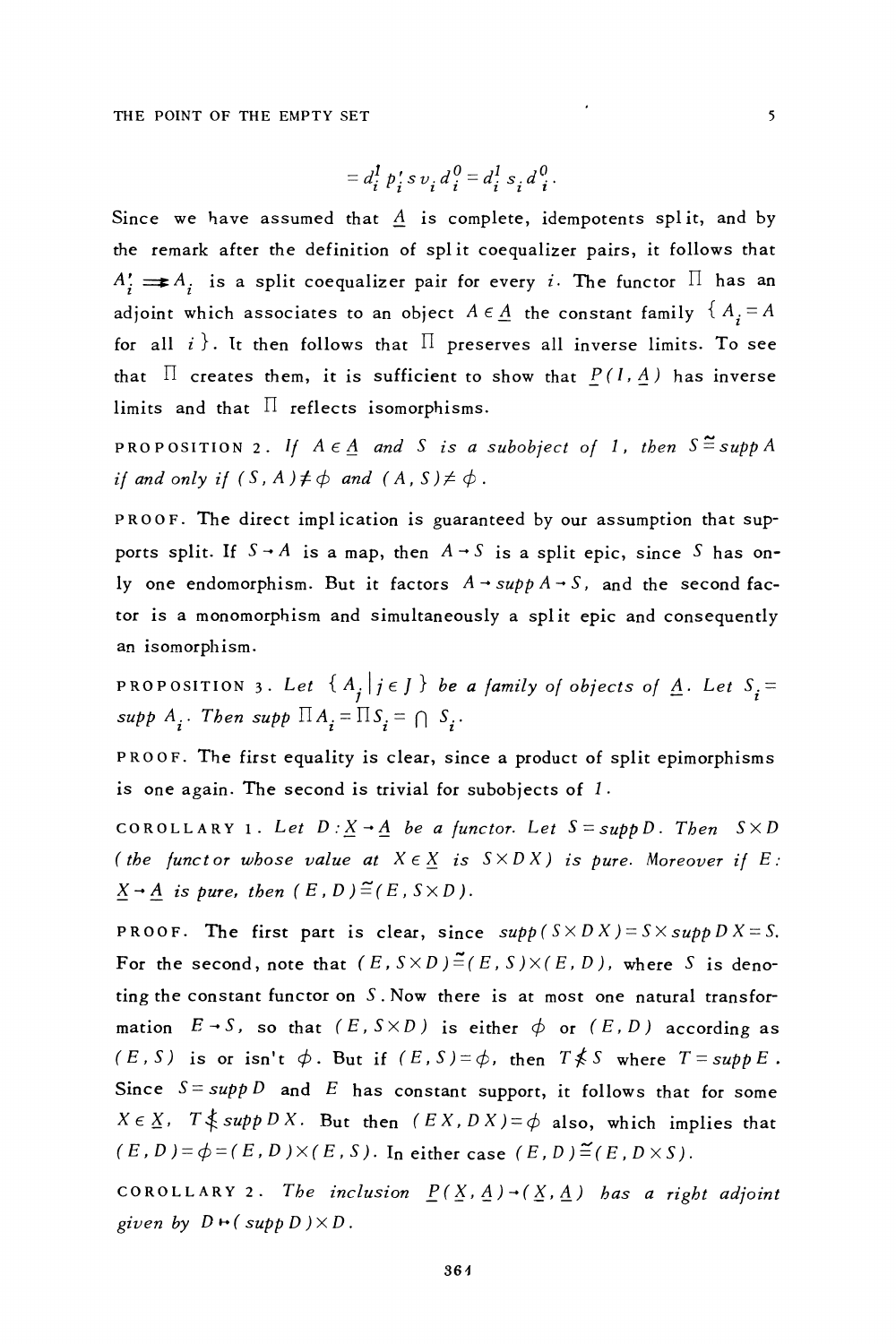#### 3. Generalities on Reflective Subcategories

Let X be a category. By a reflective subcategory (warning:  $\lfloor$  Mac Lane] has interchanged the meanings of reflective and coreflective) is meant a full subcategory whose inclusion functor has a right adjoint. Up to categorical equivalence this is the same thing as an adjoint pair

$$
X_0 \xrightarrow{\text{$I$}} X
$$

for which the front adjunction  $\eta : X_0 \to \tilde{l}l$  is an isomorphism. It will simplify (without materially changing) the discussion below if we suppose that  $\underline{X}_0$  is always replete: that is, if  $X \stackrel{\simeq}{=} X_0 \in \underline{X}_0$ , then  $X \in \underline{X}_0$  also. We let  $\epsilon: I \check{I} \to X$  denote the back adjunction.

PROPOSITION 4. A necessary and sufficient condition that X be in  $\underline{X}_0$ is that there exist a map  $x: X \rightarrow \tilde{I} X$  with  $\in X \cdot x = X$ .

PROOF. The necessity of this condition is obvious. We must show that any such  $x$  must be an isomorphism. The other composite

$$
I \cap X \xrightarrow{\varepsilon X} X \xrightarrow{x} I \cap X
$$

is a map between objects of  $X_0$  and is the identity if and only if  $\check{I}$  of it is. But  $\check{l} \in X$ .  $\eta I X = X$ , together with  $\eta I X$  an isomorphism, implies that  $\check{l} \in X = (\eta \check{l} X)^{-1}$ . On the other hand,  $\check{l} \in X$ .  $\check{l} x = \check{l} X$  and  $\check{l} \in X$  an isomorphism implies that  $\hat{I}x = (\hat{I} \in X)^{-1} = \eta \hat{I}X$ , from which the desired relation follows.

THEOREM 3. Let  $\underline{X}_0$   $\xrightarrow{\overline{I}} \underline{X}$  and  $\underline{Y}_0$   $\xrightarrow{\overline{I}} \underline{Y}$  be reflective subcategories and  $U: \underline{X} \to \frac{Y}{\sqrt{2}}$ ,  $U_0: \underline{X}_0 \to \underline{Y}_0$  be functors such that  $J U_0 \stackrel{\cong}{=} U I$ . If U has a right adjoint U, then  $\check{I} \check{U} J = \check{U}_0$  is right adjoint to  $U_0$ . If U has a left adjoint  $\hat{U}$  and if, in addition,  $\check{J}U \stackrel{\sim}{=} U_0 \check{I}$ , then  $\hat{U}J$  factors as  $I \hat{U}_0$  and  $\hat{U}_0$  is left adjoint to  $U_0$ . If U is cotripleable, so is  $U_0$ . If U is tripleable, then subject to the same condition  $\check{J} U \stackrel{\sim}{=} U_0 \check{I}$ , so is  $U_0$ .

**PROOF.** The first assertion follows from the computation, where  $X_0 \in \underline{X}_0$ ,  $Y_0 \in Y_0$ ,

$$
(U_0 X_0, Y_0) \equiv (J U_0 X_0, J Y_0) \equiv (UI X_0, J Y_0) \equiv
$$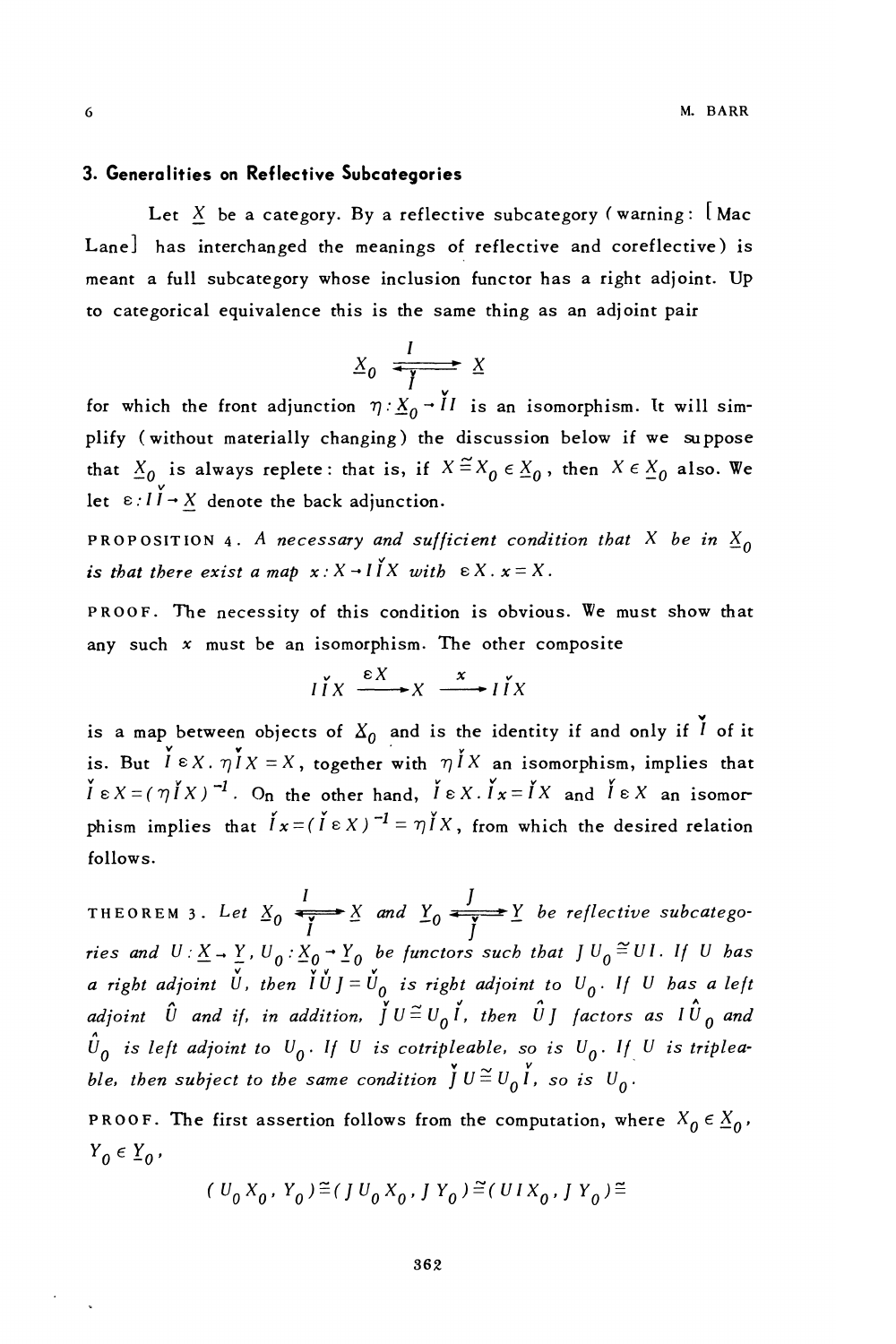THE POINT OF THE EMPTY SET

$$
\widetilde{=}(\mathit{IX}_0\,,\,\check{\mathit{U}}\,]\,Y_0\,)\,\widetilde{=}(\mathit{X}_0\,,\,\check{\mathit{I}}\,\check{\mathit{U}}\,]\,Y_0\,),
$$

with all isomorphisms natural. To prove the second, let  $\alpha:UI \rightarrow JU_0$  and  $\beta:U_0\check{I} \rightarrow \check{J}U$  be the given isomorphisms. We let

$$
\eta_I: \underline{X}_0 \stackrel{\cong}{\longrightarrow} \check{I}I, \ \eta_J: \underline{Y}_0 \stackrel{\cong}{\longrightarrow} \check{J}J \ \text{and} \ \eta_U: \underline{Y} \longrightarrow U \hat{U}
$$

denote the front adjunctions, while

$$
\varepsilon_{I}: I \to \underline{X}, \varepsilon_{J}: J \to \underline{Y} \text{ and } \varepsilon_{U}: \hat{U} \to \underline{X}
$$

denote the back adjunctions. As above,  $\check{l} \varepsilon_i$  is an isomorphism and naturality of  $\beta$  implies the commutativity of

$$
v_o \tilde{i} i \tilde{i} \longrightarrow \tilde{j} \tilde{v} i \tilde{i}
$$
  
\n
$$
v_o \tilde{i} \varepsilon_I \downarrow \qquad \qquad \tilde{j} \tilde{v} \varepsilon_I
$$
  
\n
$$
v_o \tilde{i} \longrightarrow \tilde{j} \tilde{v}
$$

from which we infer that  $\overrightarrow{J} U \varepsilon_I$  is an isomorphism. But then the composite

$$
U_0 \stackrel{\eta_J U_0 \stackrel{\check{\gamma}}{I}}{\xrightarrow{m}} \stackrel{\check{\eta}}{J} U_0 \stackrel{\check{\gamma}}{I} \stackrel{\alpha^{-1} \stackrel{\check{\gamma}}{I}}{\xrightarrow{m}} \stackrel{\check{\gamma}}{J} U \stackrel{\epsilon_I}{\xrightarrow{m}} \stackrel{\check{\gamma}}{J} U
$$

is also an isomorphism. Hence, without loss of generality, we may suppose that  $\beta = \int U \epsilon_I$ .  $\int \alpha^{-1} I$ .  $\eta_I U_0 I$ . Now we let

$$
\gamma = J \beta. \alpha \mathbf{i} \cdot \mathbf{U} \mathbf{i} \mathbf{i} \cdot \mathbf{j} \mathbf{j} \mathbf{U}.
$$

First we claim that  $\varepsilon_I U \cdot \gamma = U \varepsilon_I$ . In fact,

$$
\varepsilon_j U. \gamma = \varepsilon_j U. \int \int U \varepsilon_l. \int \int \alpha^{-1} \tilde{i} . \int \eta_j U_0 \tilde{i} . \alpha \tilde{i}
$$
  
\n
$$
= U \varepsilon_l. \varepsilon_j U I \tilde{i} . \int \int \alpha^{-1} \tilde{i} . \int \eta_j U_0 \tilde{i} . \alpha \tilde{i}
$$
  
\n
$$
= U \varepsilon_l. \alpha^{-1} \tilde{i} . \varepsilon_j U_0 \tilde{i} . \int \eta_j U_0 \tilde{i} . \alpha \tilde{i}
$$
  
\n
$$
= U \varepsilon_l. \alpha^{-1} \tilde{i} . \alpha \tilde{i}
$$
  
\n
$$
= U \varepsilon_l. \alpha^{-1} \tilde{i} . \alpha \tilde{i}
$$

Here we used the fact, standard for adjoints, that  $\varepsilon_j J \cdot J \eta_j = J \cdot \text{Now define } \xi : \hat{U} J \rightarrow I \hat{I} \hat{U} J$  by the composite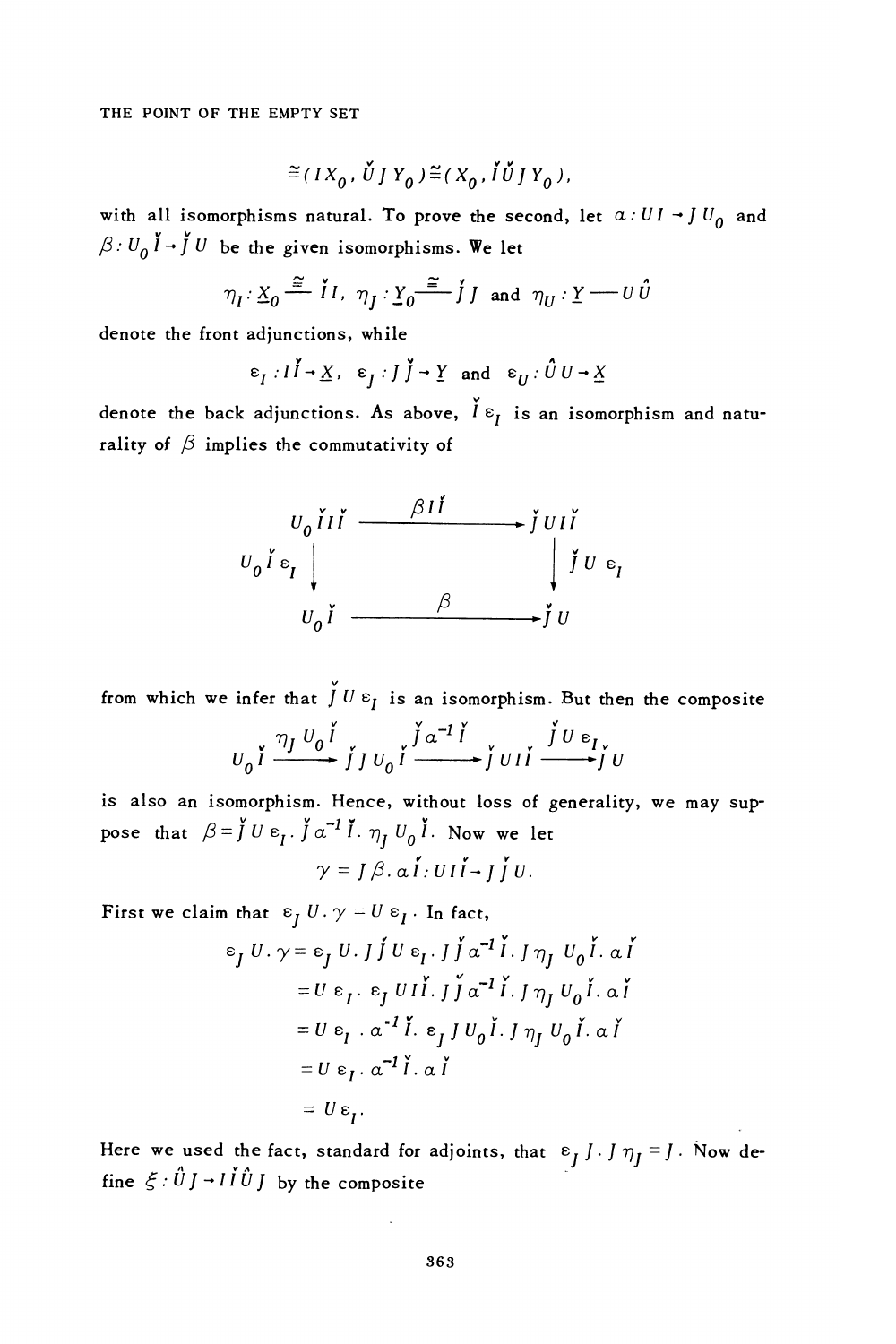$$
\hat{U}_J \xrightarrow{\hat{U}_J \eta_J} \hat{U}_J \check{J}_J \xrightarrow{\hat{U}_J \check{J}} \hat{U}_J \check{J}_J \hat{U}_J \xrightarrow{\hat{U}_{\mathcal{J}} \cdot \hat{U}_J} \hat{U}_J \hat{U}_J \xrightarrow{\epsilon_U I \check{I} \hat{U}_J} I \check{I} \hat{U}_J.
$$

We compute

$$
\epsilon_{I} \hat{U} J \cdot \xi = \epsilon_{I} \hat{U} J \cdot \epsilon_{U} I \hat{U} \hat{U} J \cdot \hat{U} \gamma^{-1} \hat{U} J \cdot \hat{U} J \hat{J} \eta_{U} J \cdot \hat{U} J \eta_{J}
$$
  
\n
$$
= \epsilon_{U} \hat{U} J \cdot \hat{U} U \epsilon_{I} \hat{U} J \cdot \hat{U} \gamma^{-1} \hat{U} J \cdot \hat{U} J \hat{J} \eta_{U} J \cdot \hat{U} J \eta_{J}
$$
  
\n
$$
= \epsilon_{U} \hat{U} J \cdot \hat{U} \epsilon_{J} U \hat{U} J \cdot \hat{U} J \hat{J} \eta_{U} J \cdot \hat{U} J \eta_{J}
$$
  
\n
$$
= \epsilon_{U} \hat{U} J \cdot \hat{U} \eta_{U} J \cdot \hat{U} \epsilon_{J} J \cdot \hat{U} J \eta_{J}
$$
  
\n
$$
= \hat{U} J \cdot \hat{U} \eta_{U} J \cdot \hat{U} \epsilon_{J} J \cdot \hat{U} J \eta_{J}
$$

Hence for every  $Y_0 \in Y_0$ ,  $\zeta Y_0$ .  $\hat{U} J Y_0 \rightarrow I \hat{I} \hat{U} J Y_0$  is a map whose composite with  $\epsilon_I \hat{U} J Y_0$  is  $\hat{U} J Y_0$ , which shows that  $\hat{U} J Y_0 \epsilon X_0$ ; and we may write  $\hat{U} J Y_0 \stackrel{\simeq}{=} I \hat{U}_0 Y_0$  where  $\hat{U}_0 = \hat{I} \hat{U} J$ . Then we compute for  $Y_0 \in Y_0$ ,  $X_0 \in X_0$ ,

$$
(Y_0, U_0 X_0) \stackrel{\simeq}{=} (J Y_0, J U_0 X_0) \stackrel{\simeq}{=} (J Y_0, U I X_0) \stackrel{\simeq}{=} (\hat{U} J Y_0, I X_0)
$$
  

$$
\stackrel{\simeq}{=} (I \hat{U}_0 Y_0, I X_0) \stackrel{\simeq}{=} (\hat{U}_0 Y_0, X_0),
$$

which gives the adjointness.

Now suppose that  $U$  is cotripleable. Evidently  $I$  reflects isomorphisms and then  $UI = J U_0$  does, which, a fortiori, implies that  $U_0$  does. Then suppose that  $X_0 \rightarrow X'_0 \rightarrow X''_0$  is a  $U_0$ -split equalizer diagram. Then it is a  $JU_0 = UI$ -split diagram as well, which implies, since U is cotripleable, that  $IX_0 \rightharpoonup IX_0' \rightharpoonup IX_0''$  is an equalizer. Then for any  $X \in \underline{X}$ ,

$$
(X, IX_0) \rightarrow (X, IX'_0) \rightarrow (X, IX''_0)
$$

is an equalizer. If  $X = I X_{0}''$ , then, since I is full and faithful, we see that

$$
(X_0^m, X_0) \rightarrow (X_0^m, X_0^r) \rightarrow (X_0^m, X_0^r)
$$

is an equalizer for all  $X_{0}^{m} \in X_{0}$ , which means that  $X_{0} \rightarrow X_{0} \rightarrow X_{0}^{m}$  is an equalizer. The argument when  $U$  is tripleable is similar, since we never used the fact that it has a right adjoint, only that it is full and faithful.

#### 4. Functor Categories

The main theorem on pure functors follows. It was first given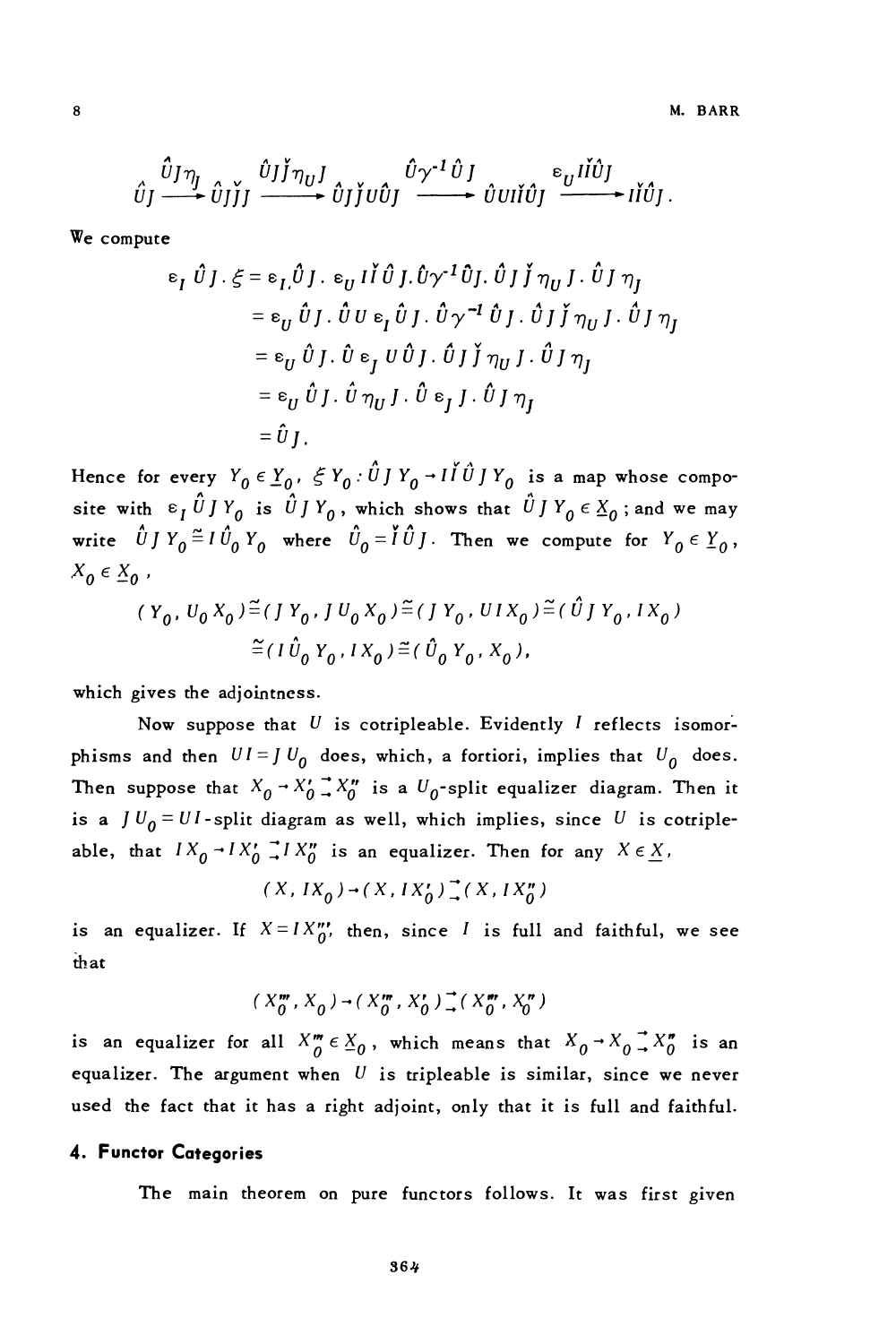- more or less - by Beck with an ad boc and somewhat mysterious proof. THEOREM 4. Let A satisfy the WAC and be complete and cocomplete. Let  $U:B \rightarrow A$  be tripleable and C be a small category. Then  $U \cdot P(C)$ ,  $\underline{B}$ ) -  $\underline{A}$  by the composite

$$
U \cdot \underline{P}(\underline{C}, \underline{B}) \subseteq (\underline{C}, \underline{B}) \xrightarrow{(\underline{C}, U)} (\underline{C}, \underline{A}) \xrightarrow{\Pi} \underline{A}
$$

is tripleable.

PROOF. First we establish the existence of an adioint. Composition with F, the left adjoint of U, gives a left adjoint to the functor  $(\underline{C}, \underline{B})$  +  $(\underline{C}, \underline{A})$ . The functor  $(\underline{C}, \underline{A}) \rightarrow (\underline{C}, \underline{A})$  has, since  $\underline{A}$  is cocomplete, a left adjoint given by the Kan extension. Here  $|C|$  is the discrete category which is the set of objects of  $C$ . Finally, the product functor  $(|C|, A)$  + A has a left adjoint, the constant functor functor. The result then follows from Theorem 3 applied to the diagram



Here the lower arrows are, of course, the identity functor of  $\underline{A}$ . Next, we must show that the composite satisfies the PTT. To do this we make use of another chain, namely,

$$
U\cdot P(\underline{C},\underline{B})\rightarrow U\cdot P([\underline{C}],\underline{B})\rightarrow U\cdot P([\underline{C}],\underline{A})\rightarrow \underline{A}.
$$

Since  $\underline{B}$  is complete,  $(\underline{C}, \underline{B}) \rightarrow (\underline{C}, \underline{B})$  has a right adjoint, and, using Theorem 3, so does  $U \cdot P(C, B) \rightarrow U \cdot P(\vert C \vert, B)$ . When  $B$  is cocomplete it has a left adjoint as well, but in any case it preserves all inverse limits, and by a simple modification of the proof of Theorem 3, so does

$$
U - \underline{P}(\underline{C}, \underline{B}) \rightarrow U - \underline{P}(\underline{C} | \underline{C} | \underline{B}).
$$

The functor  $(|\underline{C}|, \underline{B}) \rightarrow (|\underline{C}|, \underline{A})$  has whatever properties  $\underline{B} \rightarrow \underline{A}$  does and is, in particular, PTT. Then, by Theorem 3, the same is true for the functor  $U - P(|C|, B) - U - P(|C|, A)$ . Finally, by Theorem 2,  $U - P(|C|, A)$ .  $\underline{A}$ ) -  $\underline{A}$  satisfies the VTT. Putting it all together, we get the desired con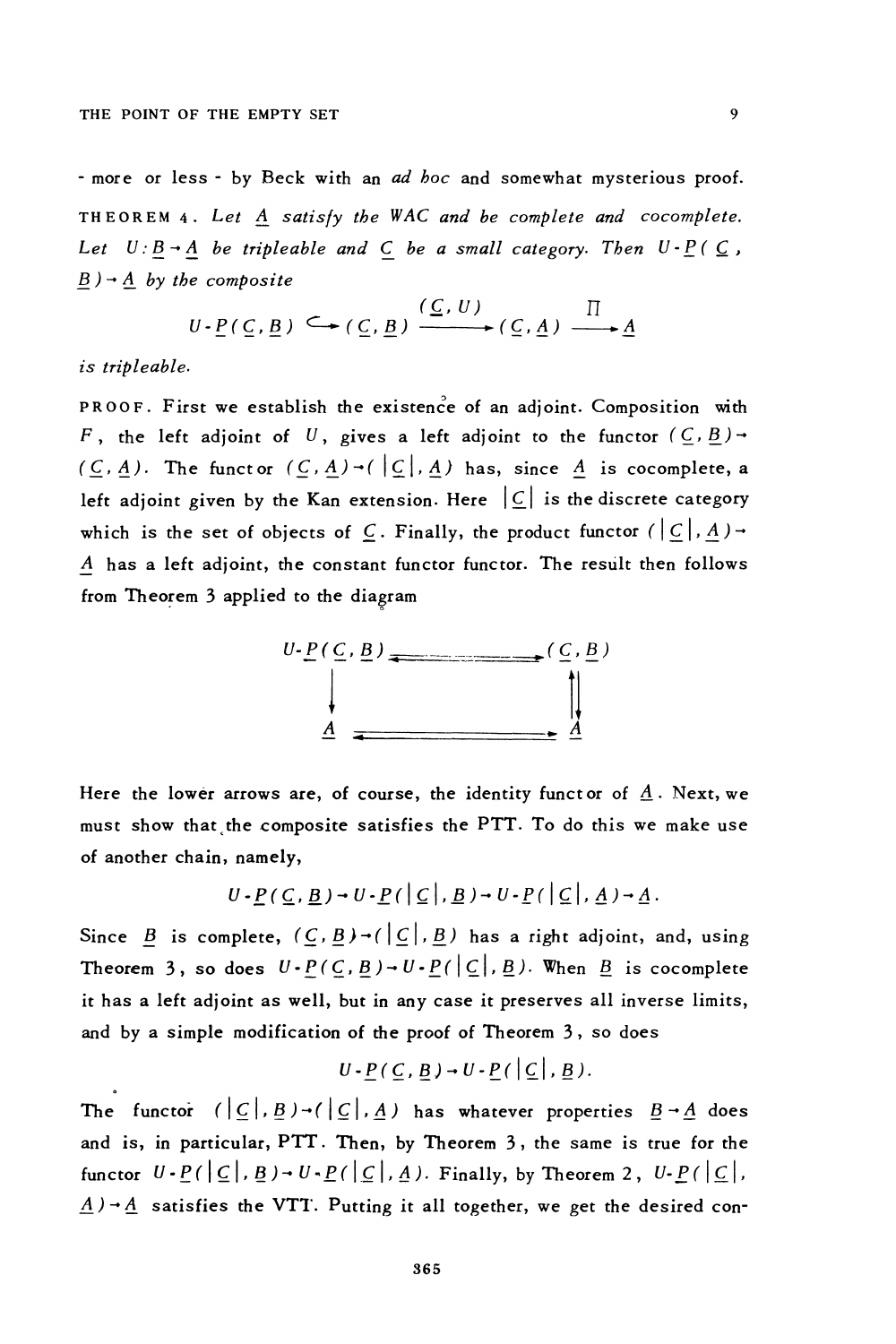$10\,$ 

clusion.

This theorem is usually applied under hypotheses which make  $U - P(C, B) = (C, B)$ . For example, if  $A = S$ , the category of sets, and  $\underline{B} \rightarrow \underline{A}$  is tripleable, then  $\underline{B}$  is a category of algebras for a theory (possibly with infinitary operations). If we suppose that there is a nullary operation in the theory, then every object of  $B$  has the same support and every functor is pure. On the other hand, regardless of the nature of  $B$ , if  $C$ is strongly connected  $-(C_1, C_2) \neq \phi$ ,  $C_1, C_2 \in \mathbb{C}$ - then every functor is automatically pure. This is the case of the standard simplicial category  $\Delta$ , and hence, whenever  $\underline{B} \rightarrow \underline{A}$  is tripleable and  $\underline{A}$  satisfies the other hypotheses of Theorem 4, we see that  $simp \underline{B} = (\Delta^{op}, \underline{B})$  is tripleable over  $\underline{A}$ . On the other hand, let  $\underline{B} \rightarrow \underline{S}$  be tripleable but with no nullary operations. Then the empty set is an algebra. Now if we look at  $simp^+\underline{B}$ , the category of augmented simplicial objects, this is not tripleable over sets. There is the same adjoint pair but the algebras for the triple are the full subcategory consisting of the constantly empty simplicial object and those which are non-empty in all degrees, including  $-1$ . What gets omitted are those which are empty in non-negative degrees but augmented to a non-empty set.

### 5. Many-Sorted Algebras

An *n*-sorted algebra (where, for simplicity, we will imagine  $n$  to be finite) is a string  $(S_1, \ldots, S_n)$  of sets together with operations of the kind  $S_i^e_1 \times ... \times S_n^e_n \to S_i$  and satisfying equations of the sort familiar in algebra. A category of 1-sorted, or ordinary, algebras can be described as a category of product preserving functors  $Tb^{op} \rightarrow S$  where there is given a coproduct preserving functor  $S \rightarrow Th$ , which is an isomorphism on objects. Similarly, we can describe n-sorted algebras by an n-fold theory,  $S^n \rightarrow Tb$ .

The simplest category of 2-sorted algebras is the category  $(1+1)$ ,  $\underline{S}$ ) =  $\underline{S} \times \underline{S}$  of pairs of sets. The underlying functor is product and at first glance it looks indeed to be tripleable. The operations are generated by a single binary operation which is associative and idempotent. The catego-

366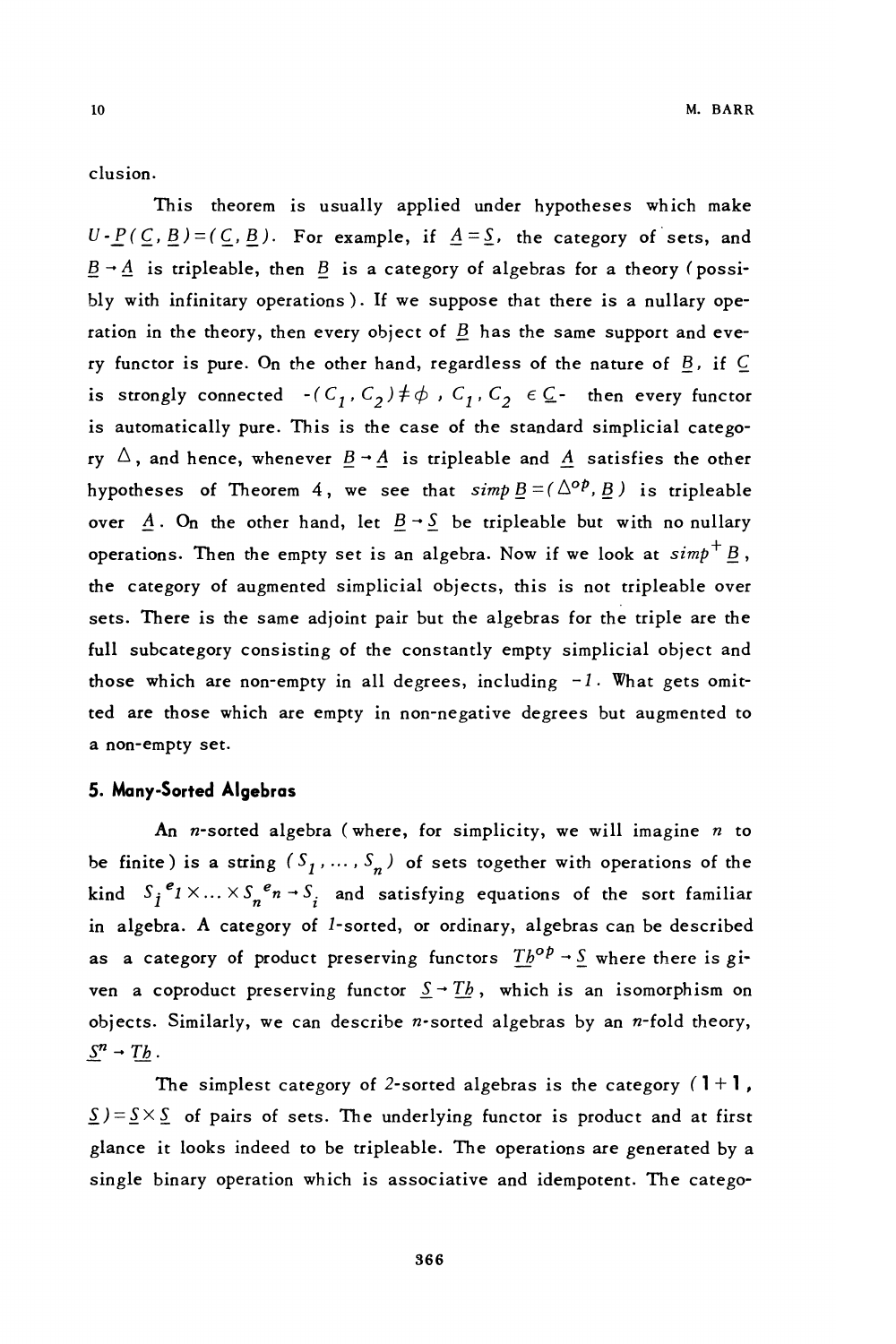ry of algebras for that triple (or that theory) is actually  $P(1+1, S)$ , those pairs of sets of which either both are empty or both are non-empty. (What happens to tripleableness, by the way, is that the underlying functor does not reflect isomorphisms. The map  $(\phi, \phi) \rightarrow (\phi, 1)$  is not an isomorphism; the induced  $\phi \times \phi \rightarrow \phi \times 1$  is.)

A rather typical example of 2-sorted algebras is the category of all modules. Objects are pairs  $(R, M)$  where R is a ring and M is an R-module. A map  $(\varphi, f) : (R, M) \rightarrow (R', M')$  consists of a ring homomorphism  $f: R \rightarrow R'$ , an abelian group homomorphism  $f: M \rightarrow M'$  such that  $f(rm) =$  $\varphi(r) f(m)$  for  $r \in R$ ,  $m \in M$ .

An interesting  $\omega$ -sorted theory is the one whose algebras are the finite algebraic theories. A finitary algebraic theory is determined by a string  $(\Omega_0, \Omega_1, ...)$  where  $\Omega_n$  is the set of *n*-ary operations. For each *k* and each  $n_1, ..., n_k$ , there is a map  $\Omega_k \times \Omega_{n_1} \times ... \times \Omega_{n_k} \to \Omega_{n_1} + ... + n_k$  which<br>assigns to  $(\omega_0, \omega_1, ..., \omega_k)$  the operation  $\omega_0(\omega_1 \times ... \times \omega_k)$ . These are subject to associativity and unitary equations (the latter involving the projections) and give in obvious way an  $\omega$ -sorted theory. The existence of the projections requires that  $\Omega_i \neq \phi$  for all  $i > 0$ . However it is possible that  $\Omega_0 = \phi$ . This corresponds to theories without constants. Evidently it will not do to ignore theories without constants. Some of the most interesting theories lack constants. One way out would be to omit the theories with constants. A constant or nullary operation can always be replaced by a unary operation plus an equation which makes the unary operation constant. The only effect on the algebras would to make the empty set a model of every theory. This is what happens when you present the theory of groups by a single binary operation,  $(x, y) \rightarrow xy^{-1}$ , subject to some equations.

If Th is an *n*-sorted theory, define a pure  $\overline{\text{L}}$ -algebra to be one all of whose components are empty or all non-empty. Let  $P(\mathcal{S}^{T_b})$  denote this category. It is, of course, the category of pure product preserving functors of  $T h^{op}$  to  $S$ .

THEOREM 5. For any n-sorted theory  $I_b$  (where n may represent a finite or infinite cardinal), the category  $P(S^{Tb})$  of pure Th-algebras is triple